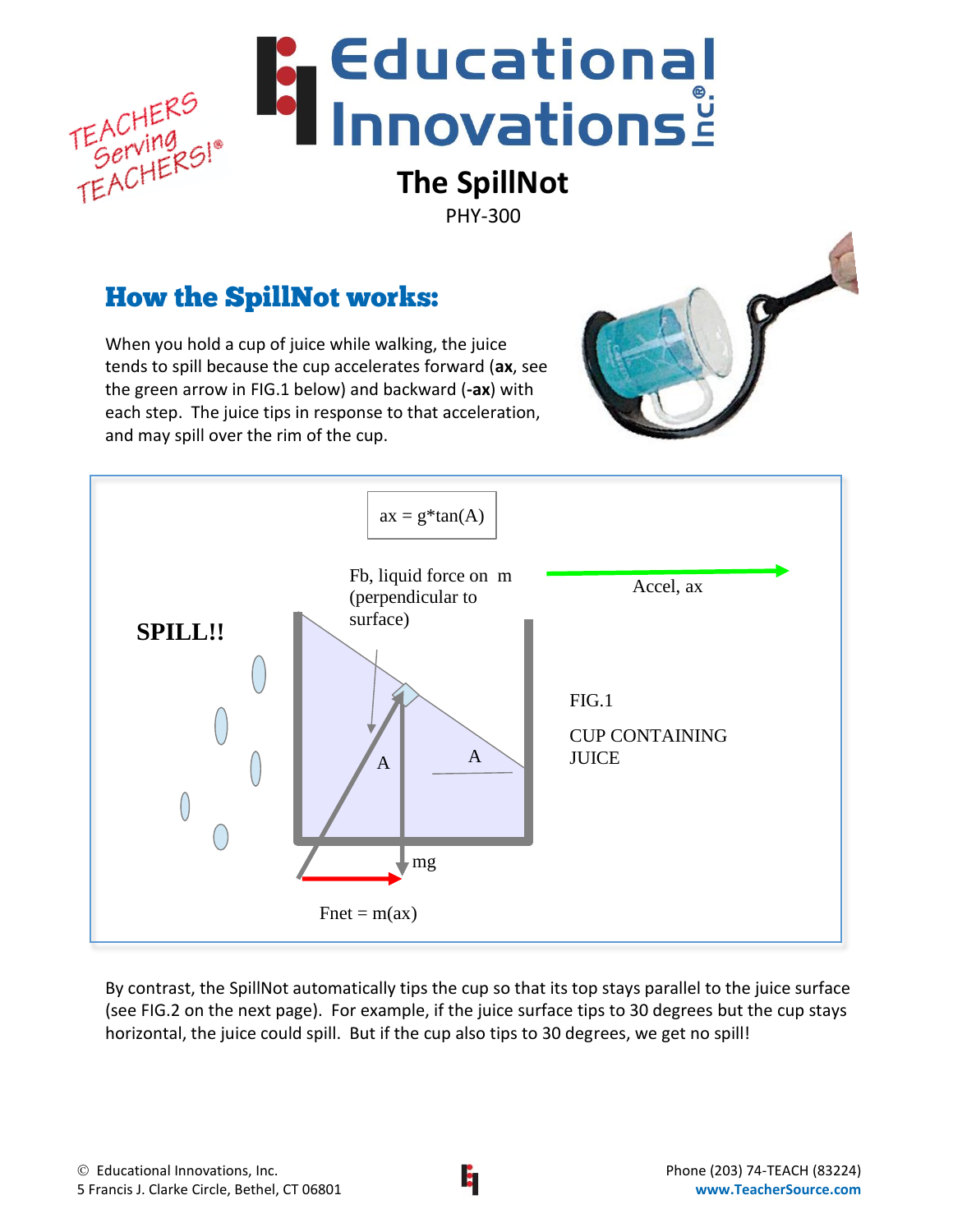# Classroom Activities

Note that there are only two forces on each portion m of juice: the weight mg down, and the buoyancy force Fb of the juice pushing at a right angle to the surface. These two forces result in a horizontal accelerating force ma (in red).



## Experiment 1 Build a circular carnival ride

Hang the SpillNot on a string about 0.50 m long. Place a lump of molding clay on the pan—this will be your "rider." Swing the SpillNot around in front of you in a horizontal circle of about 0.20 m radius. With a smartphone, take a photo so angle A shows in its true size (see diag. below). From the photo, measure the angle A with a protractor. The forces on the rider are similar to those on a mass m of juice in FIG.2 above, and you can calculate the centripetal acceleration ac (ax) of the SpillNot "carnival rider" from  $ac = g*tan(A)$ .

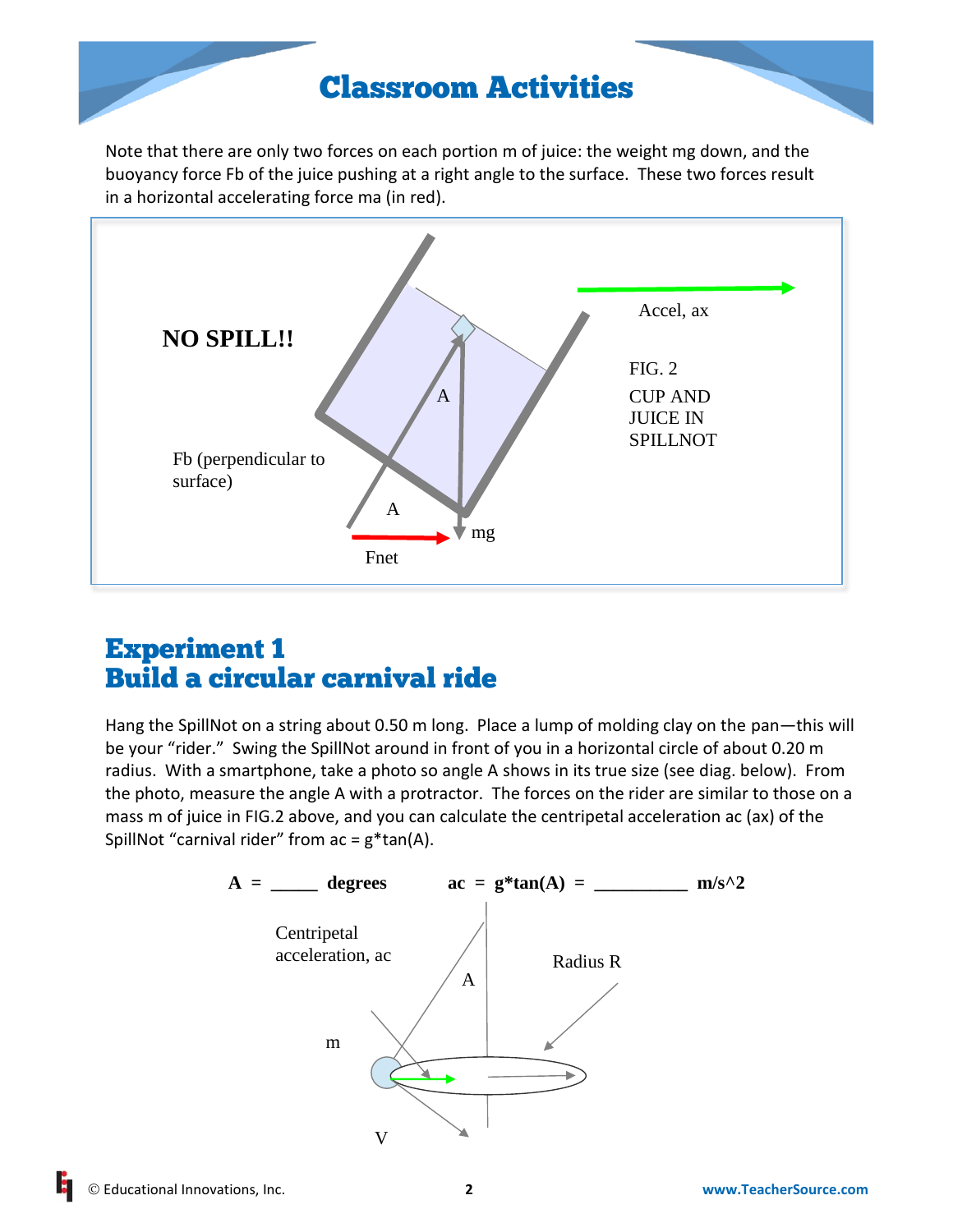

### Experiment 2 Build a banked racetrack

Road curves may be banked for safety, so that at a certain speed no friction between tire and roadway is needed to prevent sliding up or down the bank. At this speed the force of the road Fr is at a right angle to the road surface. The SpillNot illustrates banking of curves to keep vehicles from sliding, because it "banks" at the correct angle A. The SpillNot, banked road turns, and banked airplane turns all obey a similar acceleration equation.

*NOTE: Refer to Experiment 1 (on page 2) for the experimental technique to find angle A. This time, use a radius of about 0.30 m; then calculate ax = g\*tan(A).*



### Experiment 3 Build a model loop-the-loop

*NOTE: To avoid messy accidents, perform this experiment with a penny, not water, on the pan of the SpillNot.* You can rotate the SpillNot in a vertical circle, just as you may have experienced with some amusement park rides. Again, use the 0.5 m string extension, as in Experiment 1. Beyond a certain speed Vmin at the top, the penny can do a loop-the-loop without falling off the pan. Amaze your friends with this trick!

For your loop-the-loop, this minimum speed is Vmin =  $\sqrt{(g(R))}$ .

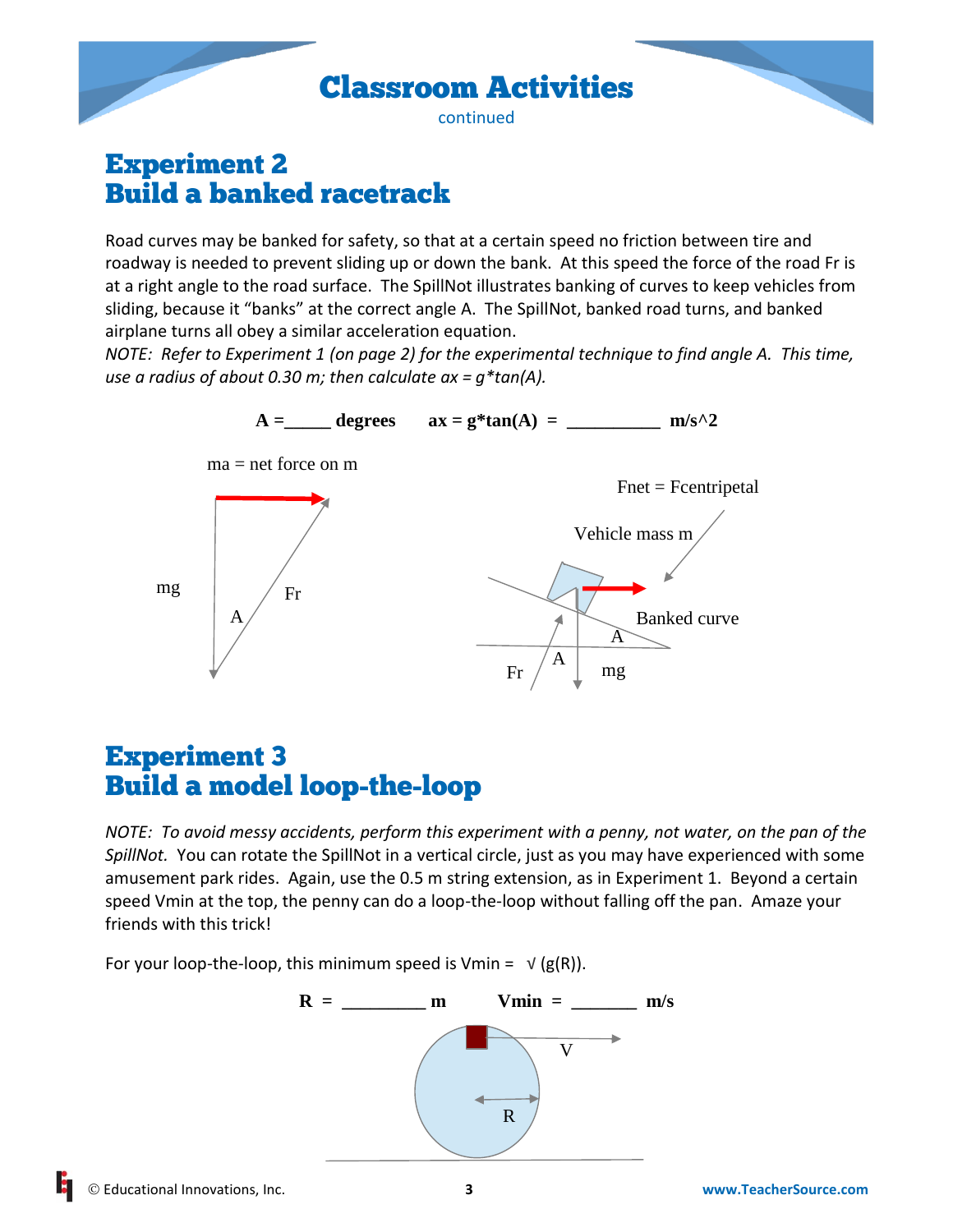Classroom Activities

continued

### Experiment 4 Measure the acceleration of a car

In a car, suspend the SpillNot from the short cord provided. As the car accelerates, photograph the SpillNot so that you can measure the true size of the angle between the cord and the vertical. As the car accelerates forward, notice that the SpillNot is pulled forward, like a puppy being pulled forward on a leash. As the car brakes, the SpillNot is pulled backward, and the direction of the acceleration is backward. As the car turns right/left, the SpillNot is pulled to the right/left, and the direction of the acceleration is to the right/left. From the photo for each case, measure the angle A of the SpillNot. See diagram at right.  $ax = g^*tan(A)$ . This gives



| For forward acceleration,                                 | Angle A= | $ax =$ | $m/s^2$ |
|-----------------------------------------------------------|----------|--------|---------|
| For backward acceleration,                                | Angle A= | $ax =$ | $m/s^2$ |
| For radial (centripetal, sideways) acceleration, Angle A= |          | $ax =$ | $m/s^2$ |

# Experiment 5 Pendulum (more advanced)

NOTE: See The Physics Teacher magazine, vol. 52, Nov. 2014, pg. 502-503. Available at

#### **[www.teachersource.com/downloads/502\\_1.pdf](http://www.teachersource.com/downloads/502_1.pdf)**

Use a smartphone with an accelerometer (such as the Android Samsung GT-19100 with Androsensor recorder). Securely attach a smartphone to the SpillNot so it lies flat on the SpillNot pan. Orient the smartphone so that an axis of its accelerometer is aligned with its motion. Using SpillNot as a simple pendulum, measure radial acceleration (ar). Plot (ar) and (at) vs. time for pendulum motion from 90 degrees (horizontal) through the lowest point at 0 degrees, and back to 90 degrees. Subtract off "g" from all recorded values of acceleration to obtain true values of acceleration.